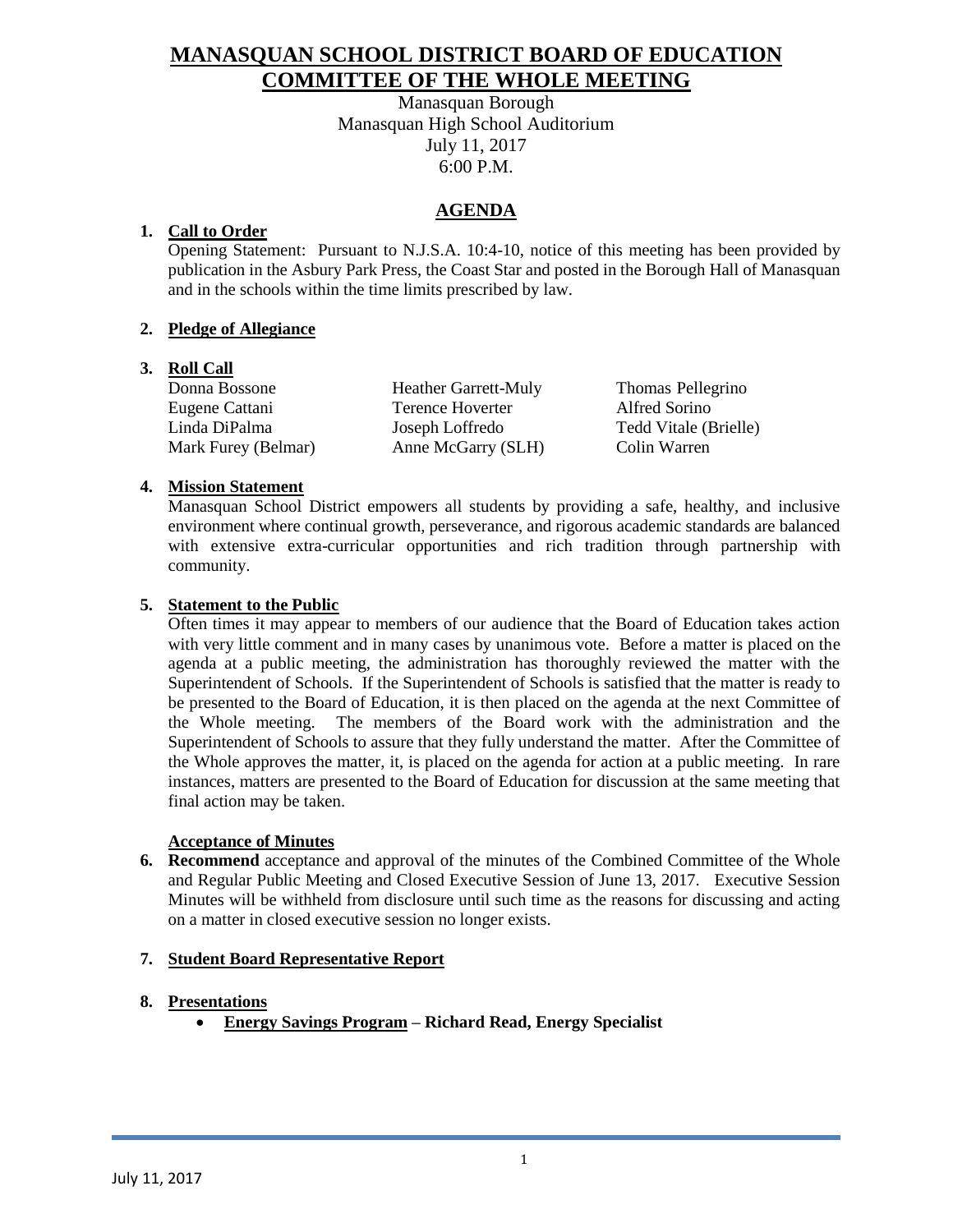# **9. Committee of the Whole**

# **Discussion Items for the Agenda**

- **Education, Curriculum & Technology** o Advanced Placement Courses 2017-2018 SY
- **Personnel– To be Discussed in Executive Session- Agenda Items\***
- **Policy– Agenda Items \* Policies for 2nd Reading**
	- $O$  P7424 Bed Bugs
	- o P7461 District Sustainability Policy
- **Legal**
- **Finance**
	- o Annual audit commences on August 14th

# **Buildings & Grounds/Facilities**

- o Junior Varsity softball backstop installation
- $\circ$  High School renovation/addition bid opening July 13<sup>th</sup>

## **10. Superintendent's Report & Information Items**

- Enrollment– **Document**
- Attendance Comparison, Fire Drill Reports, Suspensions & Tardy Reports– **Document**
- HIB Monthly Report **Document**
- **Report of the Director of Curriculum and Instruction**
- **Report of the Director of Technology and Human Resources**

**Recommend** approval and acceptance of the Superintendent's Report.

# **11. Public Forum on Agenda Items**

Time may be allocated for public comment at this meeting. Each speaker may be allotted a limited time when recognized by the presiding officer. In the event it appears the public comment portion of the meeting may exceed 45 minutes, the presiding officer may limit each statement made by a participant to 3-5 minutes duration. Individuals wishing to address the Board shall be recognized by the presiding officer and shall give their names, addresses and the group, if any, that they represent. Although the Board encourages public participation, it reserves the right, through its presiding officer, to terminate remarks to and/or by any individual not keeping with the conduct of a proper and efficient meeting. During the public participation portions of this meeting, the Board will not respond to questions from the public involving employment, appointment, termination of employment, negotiations, terms and conditions of employment, evaluation of the performance of, promotion or disciplining of any specific or prospective or current employee. This public forum is limited to comment on items included in this agenda only.

# **MANASQUAN**

## **General Items**

## **12. Secretary's Report**

**Recommend acceptance** of the following **Financial Reports**, **Elementary School Central Funds Report, Purchase Orders and Payment** and **Confirmation of Bills (Current Expense).**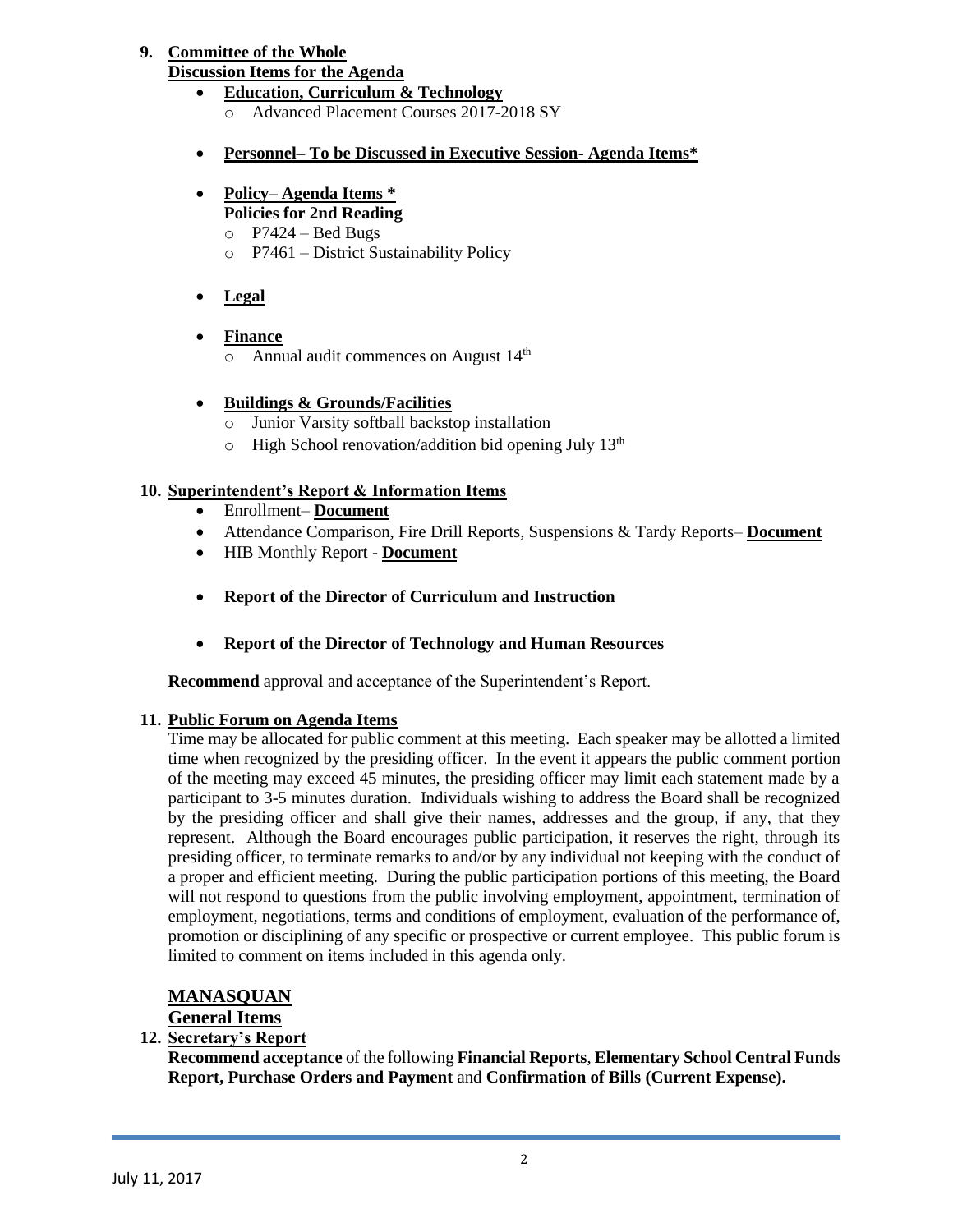The Business Administrator/Board Secretary certifies that as of **June 30, 2017** no budgetary appropriations account has obligations and payments, which in total exceed the amount appropriated by the Board of Education of the Borough of Manasquan.

**Be it Resolved;** that the amount of district taxes, excluding debt services requirements, needed to meet the obligations of this Board for the next eight weeks is **\$2,449,782.00** and that Manasquan Borough Council is hereby requested to place in the hands of the Treasurer of School Moneys that amount within the 30 days in accordance with the statutes relating thereto.

**Be It Resolved:** Pursuant to N.J.A.C. 6A:23A-16.10 (c)3 the Board of Education of the Borough of Manasquan accepts the **Business Administrator/Board Secretary's** certification as of **January 31, 2017** that no budgetary appropriations account has obligations and payments, which in total exceed the amount appropriated by the borough of Manasquan Board of Education.

**Recommend acceptance** of the **Secretary's Financial & Investment Report** and the **Treasurer's Report**, for the month ending **June 30, 2017** per **Document** . (The Treasurer of School Moneys Report for the month of **June 2017** is on file in the Business Office and is in balance with the Secretary's Report).

Pursuant to N.J.A.C. 6A:23A-16.10(c)4, we the members of the Board of Education of the Borough of Manasquan, County of Monmouth, after having reviewed the Report of the Secretary and upon consultation with the appropriate officials, certify that as of **June 30, 2017** it is to the best of our knowledge that no major account fund has been expanded and that sufficient funds are available to meet the district's financial obligations for the remainder of the fiscal year, and that the Board of Education further approves the transfers made with line item accounts of the current expense portion of the **2016-2017 budgets** for **June and 2017-2018 budgets** for **July** as recommended by the Superintendent of Schools, as per **Document .**

Recommend **acceptance** of the **Elementary School Central Funds Report** for the month ending **June 30, 2017** as per **Document** .

**Purchase Orders** for the month of **July 2017** be approved**,** as per **Document .**

Recommend **acceptance** of the **Cafeteria Report** – **Document .**

**Be it Resolved:** that the **Bills (Current Expense)** in the amount of **\$** for the month of **July, 2017** be approved. Record of checks **(#** through **#**), and distributions are on file in the Business Office. **Be it Resolved:** that the **Bills (Capital Expense)** in the amount of **\$0.00** for the month of **July, 2017** be approved. Record of checks **(#** through **#),** and distributions are on file in the Business Office.

Confirmation of **Bills (Current Expense)** for **June, 2017** at **\$** and checks **(#** through **#)** and **(Capital Expense)** for **June, 2017** at **\$** and checks **(# through #).**

- **13. Recommend** approval of the second reading and adoption of the following policies, as per **Document :**
	- $O$  P7424 Bed Bugs
	- o P7461 District Sustainability Policy
- **14. Recommend** authorization for the School Business Administrator to execute contracts for the 2017-2018 school year with Bob McCloskey Insurance for Mandatory Student Accident Insurance, in the amount of \$55,000 and Catastrophic Student Accident Insurance, in the amount of \$7,417, as per Document \_\_\_. Contracts will be reviewed and approved by the board solicitor prior to execution by the School Business Administrator.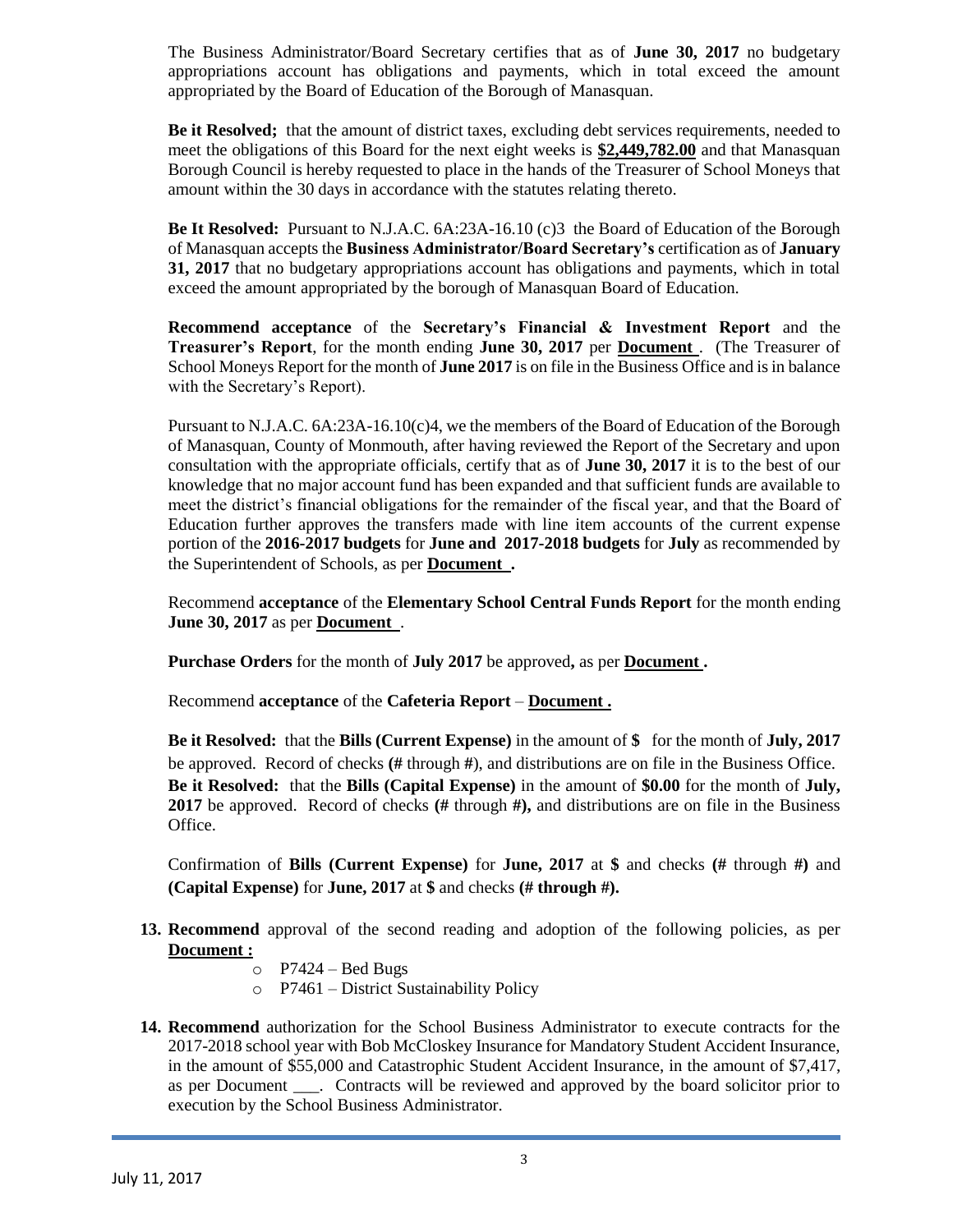**15. Recommend** approval that the following prices be charged to students and adults for lunches and milk for the 2017-2018 SY:

Paid Type A Lunch (Students): Paid Lunch (Adults): Reduced Type A Lunch (Students) A la cart milk per half-pint (Students): A la cart milk per half-pint (Adults)

**16.** Recommend approval of the following 2017-2018 Vocational School District placements:

|    | # of Students Tuition/Student | <b>Placement</b>                       | <b>Total Cost</b> |
|----|-------------------------------|----------------------------------------|-------------------|
|    | \$6,360.00                    | Academy of Allied Health & Science     | \$12,720          |
| 4  | \$6,360.00                    | Biotechnology High School              | \$25,440          |
| 11 | \$6,360.00                    | <b>Communications High School</b>      | \$69,960          |
| 3  | \$6,360.00                    | High Technology High School            | \$19,080          |
| 3  | \$6,360.00                    | Marine Academy of Science & Technology | \$19,080          |
| 4  | \$5,500.00                    | Shared-Time Special Ed – Career Center | \$22,000          |
| 4  | 860.00<br>SS.                 | <b>Shared-Time Regular Programs</b>    | \$3,440           |

**17.** Recommend approval of the 2017-2018 Extended School Year Transportation Contracts and Agreements for the period July 1, 2017 to August 30, 2017, as provided by MOESC. Priced are estimated costs which are subject to change as students are added and/or deleted from routes):

|              |                                        |               |                         | <b>Estimated</b>  |
|--------------|----------------------------------------|---------------|-------------------------|-------------------|
| <b>Route</b> | <b>Destination</b>                     | # of Students | Contractor              | <b>Route Cost</b> |
| 6523         | Shore Center for Autism – Tinton Falls |               | <b>Briggs</b>           |                   |
| J513         | Allenwood E.S. - Wall                  |               | <b>Hartnett Transit</b> | S                 |
| J528         | Manasquan E.S. Preschool               |               | <b>Hartnett Transit</b> |                   |
| J593         | Alpha School – Jackson                 |               | Johan Transit           |                   |
| 5504         | Alpha School - Jackson                 |               | VamVas Trans.           |                   |
| 4526         | Harbor School – Eatontown              |               | Seman-Tov Inc.          |                   |
| J545         | Collier High School - Wickatunk        |               | Wilderness Eagle        | S                 |

- **18. Recommend** approval of the 2017-2018 Extended School Year Transportation Jointure Contract with Point Pleasant Beach Board of Education, for Student #223512, to Harbor School, in the amount of \$3,840.00.
- **19. Recommend** approval of the requests to provide meals free of charge to students attending the following out of district placements, in accordance with N.J.A.C.6A:23A-18.5:
	- Manasquan Board of Education does not require Green Brook Academy to charge students for reduced and/or paid meals for the 2017-2018 school year.
	- Manasquan Board of Education does not require Coastal Learning Center Monmouth, Inc., to charge the families for meals provided and does not have to apply for reimbursement from the Child Nutrition Program for the 2017-2018 school year.
- **20. Recommend** approval of Pay Application #001 ES to SLS Construction, for the Manasquan Elementary School Partial Window Replacement, in the amount of \$13,205.00.
- **21. Recommend** approval of the Superintendent's 2017-2018 Quantitative Merit Goal focused on the establishment of additional Advanced Placement course offerings.
- **22. Recommend** approval of Student ID# 241313 in need of Neuro-Psychological Evaluation as part of reevaluation by Dr. Grecco at the rate of \$2,100.00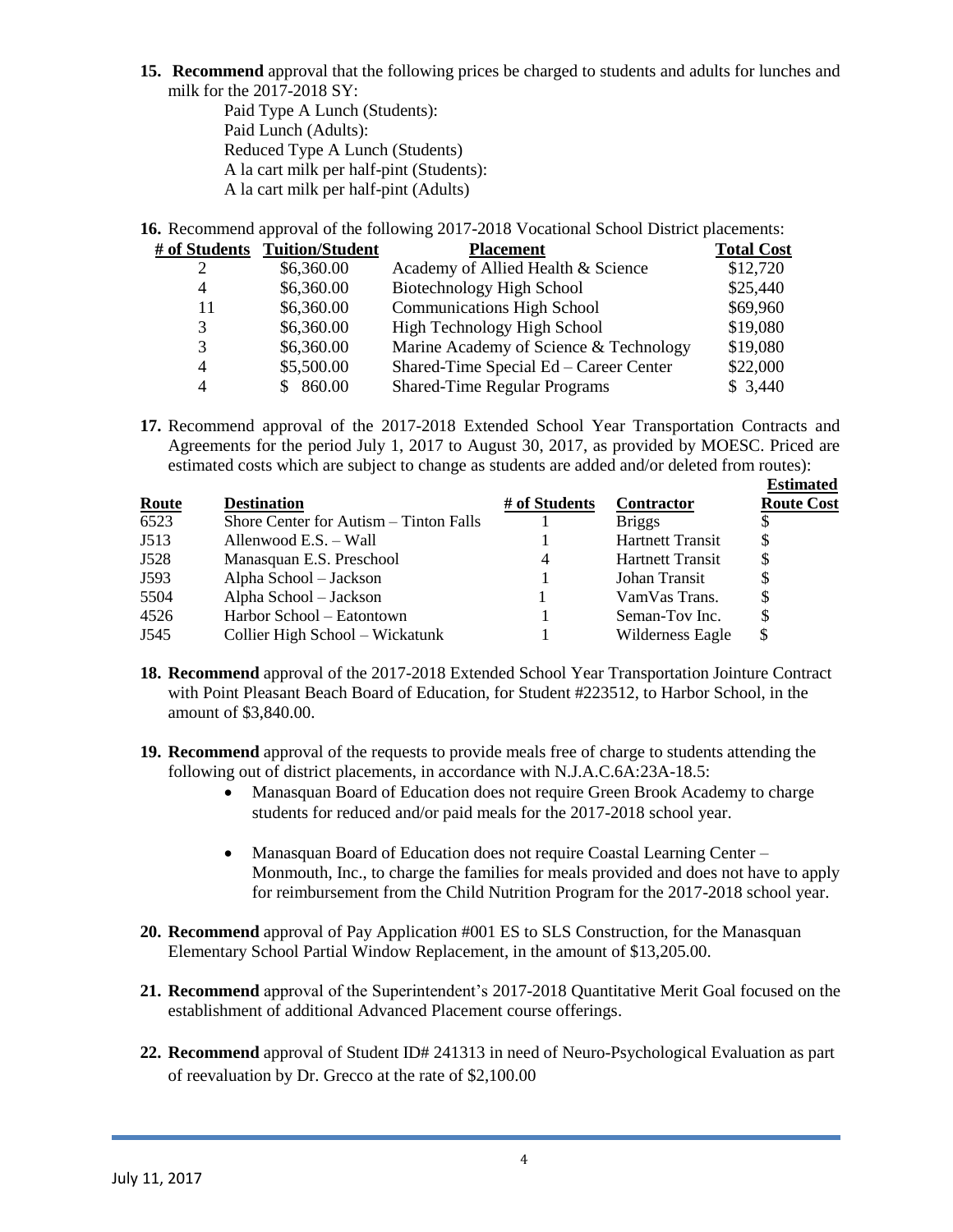- **23. Recommend** approval of Student ID# 241409 in need of Neuro-Psychological Evaluation as part of reevaluation by Dr. Grecco at the rate of \$2,100.00
- **24. Recommend** approval of the submission of the IDEA 2018 grant application in the amount of \$275,168 for Basic and \$7,335.00 for Preschool.
- **25. Recommend** approval of the following students as "Tuition Free Students of Staff Members' in accordance with the MEA/MBOE Negotiated Agreement for the 2017-2018 school year:
	- Student ID#293165 continuation of placement in Grade 1
	- Student ID#273204 continuation of placement in Grade 3
- **26. Recommend** approval of Lorissa Voorhees, former Manasquan Elementary School LDT-C to testify in Special Education Due Process case, in the amount of \$400.00 per day, at the Office of Administrative Law in Newark, New Jersey, for student #2467 not to exceed \$400.00

### **Personnel**

**27. Recommend** approval of the Elementary School personnel as per **Document .**

#### **Professional Days**

**28. Recommend** approval of the **attendance** of staff members at conferences/workshops indicated below:

| Date             | <b>Name</b>           | <b>Destination</b>   | <b>Purpose</b>   | Sub            | Cost                   |
|------------------|-----------------------|----------------------|------------------|----------------|------------------------|
|                  |                       | Manasquan            |                  |                |                        |
|                  |                       | Elementary           |                  |                | Registration - \$610   |
|                  |                       | School and           | Wilson           |                | Registration - \$1,950 |
| 2017-2018 SY     | <b>Christine Rice</b> | Online               | Level I Training | No.            | Title II Funds         |
|                  |                       |                      | Integrated       |                |                        |
|                  |                       |                      | Preschool        |                |                        |
| June 16, 2017    | <b>Heather Saake</b>  | Shrewsbury           | Observation      | Yes            | Mileage - \$11.84      |
|                  |                       |                      |                  |                | Mileage - \$42.28      |
|                  |                       |                      | ABA              |                | Tolls - \$6.00         |
| October 19, 2017 | Kelly Balon           | <b>Atlantic City</b> | Presentation     | N <sub>0</sub> | Parking - \$15.00      |
|                  |                       |                      | School Health    |                | Mileage - \$30.00      |
| October 18, 2017 | Gina Melillo          | Somerset             | Conference       | Yes            | Registration -\$195.00 |

#### **Student Action Field Trips**

**29. Recommend** approval of the field trips listed below: **None at this time**

#### **Placement of Students on Home Instruction**

**30. Recommend** that the following student(s) be placed on home instruction, as recommended by the Child Study Team: **None at this time**

#### **Placement of Students Out of District**

**31. Recommend** approval of the Revised 2017-2018 External Placement list and Revised 2017-2018 ESY Placement list that reflects tuition costs (Transportation costs to be determined once routes are established), as per **Document**

#### **MANASQUAN/SENDING DISTRICTS General Items**

**32.** *Recommend approval and acceptance of the Request for Quotation from Tricomm Services Corporation, in the amount of \$24,200, for the re-routing of the Fiber Optic line serving Manasquan High School. This work is necessary prior to beginning work on the high school portion of the referendum project. (RFQ has been reviewed and approved by the board solicitor).*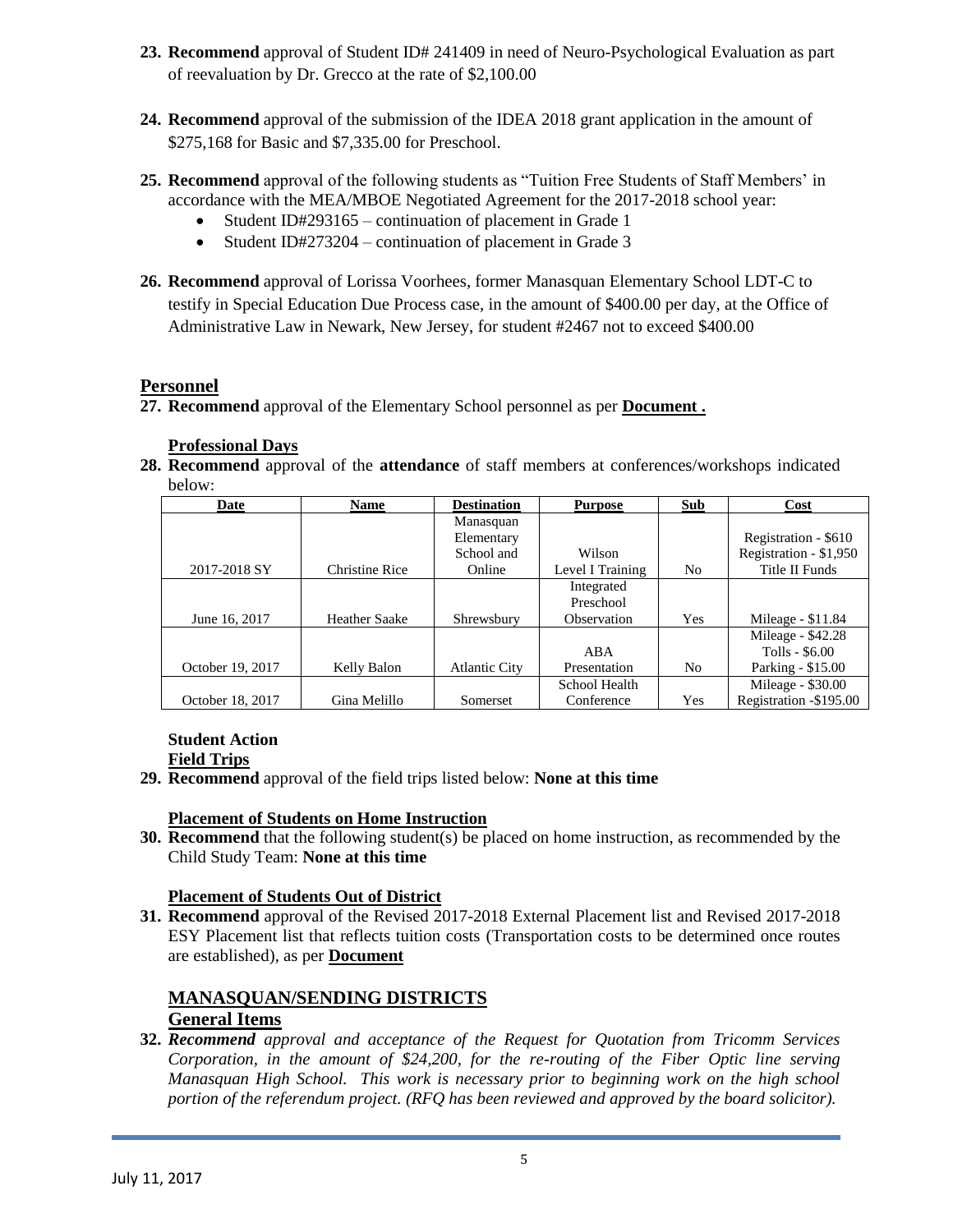- **33. Recommend** approval to authorize payment to Cenergistic Inc., for year four of a five year contract previously awarded at an annual cost of \$54,600 (\$4,550 monthly).
- **34. Recommend** approval of the Pay Application #001 HS to SLS Construction, for the Manasquan High School 2017 Stair Tower Interior Door Replacement, in the amount of \$2,660.00.
- **35. Recommend** approval of the 2017-2018 Agreement for Cooperative Sports Programs between the Manasquan Board of Education and the Point Pleasant Beach Board of Education, in the amount of \$17,000, as per **Document** \_\_\_.
- **36. Recommend** approval of the Requests for the following Obsolete Equipment Disposal, as per **Documents**  $(1)$ ,  $(2)$ ,  $(3)$  and  $(4)$ :
	- Technology Supplies and Equipment
	- Nurse's Office Furniture
	- 2014 and 2016 Yearbooks
	- Classroom Furniture/Equipment
- **37. Recommend** approval of the acceptance of funds for the 2017-2018 NCLB Grant Allocation as follows:
	- $\bullet$  Title I \$
	- Title IIA \$
- **38. Recommend** approval of the use of the following facilities for athletic use for the 2017-2018 school year, at no cost to the district:
	- Good Sports
	- Rash Field
	- St. Denis Gym
	- Condon's Baseball Academy
	- Baseball "U" Academy
	- Wall High School Track
	- Point Beach High School Track
	- Wall Municipal Complex
	- Little Dreamers Play Café and Learning Studio
- **39. Recommend** approval of the use of the following facilities for athletic use for the 2017-2018 school year, pending contract approval:
	- All American Gymnastics
	- The Atlantic Club
	- Jersey Shore Arena
	- Shore Lanes
	- Sea Girt Lanes
	- Howell Park
- **40. Recommend** approval of the following out-of-district athletic event workers for the 2017-2018 school year:
	- Mary Devereux Ticket Seller/Ticket Taker
	- Vanessa Hyland Ticket Seller/Ticket Taker
	- Thomas Mahon Security/Score Keeper
	- Arthur Gordon Announcer/Score Keeper
	- $\bullet$  Jeremiah Murphy Security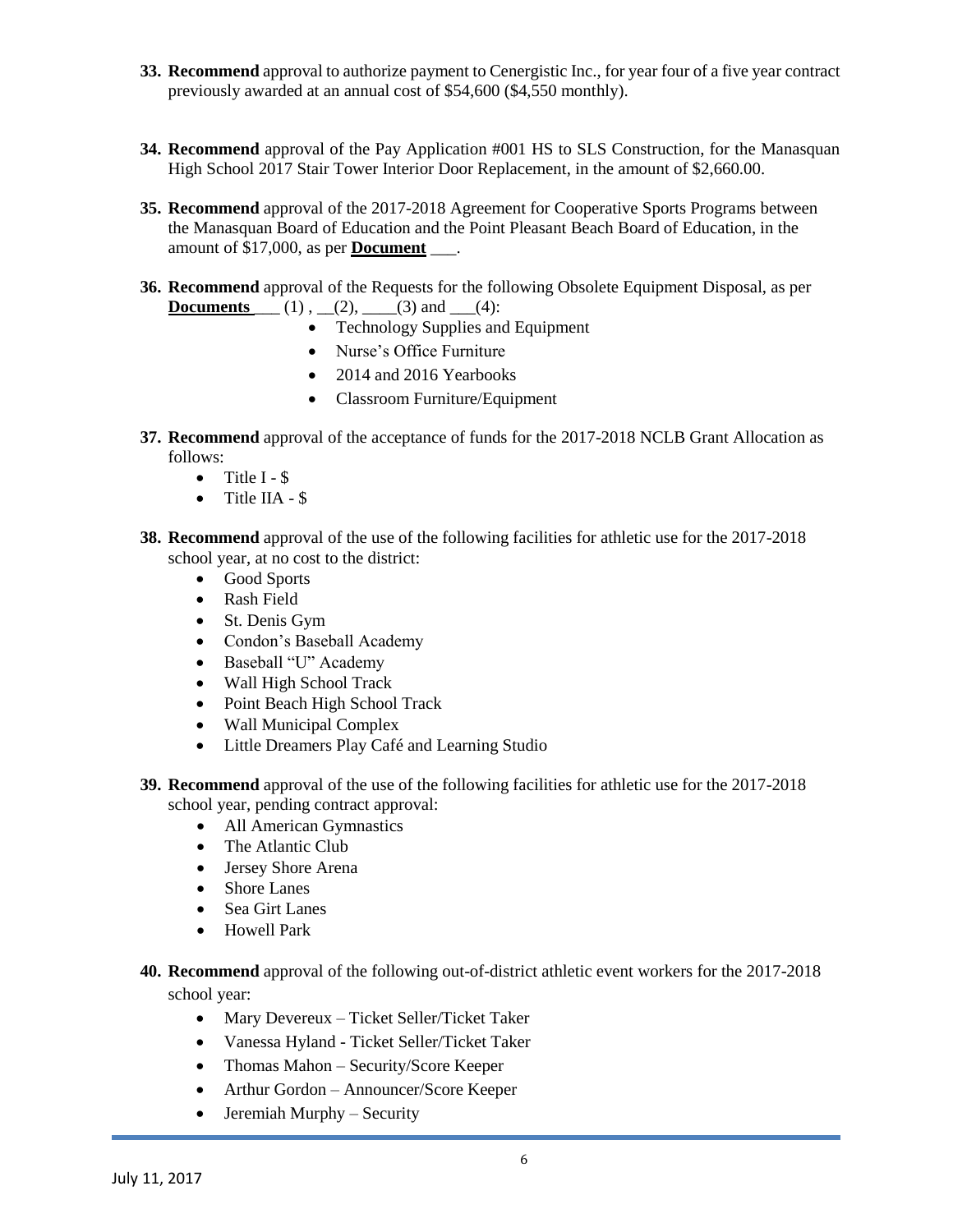- Erik Ertle Security
- **41. Recommend** approval of the following student as "Tuition Free Students of Staff Members" in accordance with the MEA/MBOE Negotiated Agreement for the 2017-2018 school year: Student ID#2316 – continuation of placement in Grade 11
- **42. Recommend** approval of the 2017-2020 Bilingual/ESL three-year program plan.
- **43. Recommend** approval of the Pay Application #005 to SLS Construction, for the 2016 Exterior Window Replacement at the Elementary School and New Security Vestibules at the Elementary School and High School, in the amount of \$31,638.20.

#### **Personnel**

- **44. Recommend** approval of the High School personnel as per **Document .**
- **45. Recommend** approval for the following mileage:

| Name         | School Year | Rate           | Not to exceed |
|--------------|-------------|----------------|---------------|
| Peter Cahill | 17/18       | .31 cents/mile | \$1,100.00    |
| Kevin Hyland | !7/18       | .31 cents/mile | \$300.00      |

### **Professional Days**

**46. Recommend** approval of the **attendance** of staff members at conferences/workshops indicated below:

| Date               | <b>Name</b>         | <b>Destination</b> | <b>Purpose</b>          | Sub            | Cost                    |
|--------------------|---------------------|--------------------|-------------------------|----------------|-------------------------|
| July 27, 2017      |                     |                    |                         |                |                         |
| August 15, 2017    | Justin Roach        | Monroe             | School Law I/II         | N <sub>o</sub> | None                    |
|                    |                     | Monmouth           | <b>SAC Monthly</b>      |                |                         |
| 2017-2018 SY       | Leigh Busco         | County             | Meetings                | N <sub>o</sub> | None                    |
|                    |                     | Monmouth           | <b>Youth Suicide</b>    |                |                         |
| September 20, 2017 | Leigh Busco         | University         | Prevention              | N <sub>o</sub> | None                    |
|                    |                     |                    |                         |                | Registration - \$150.00 |
| July 17, 2017      | <b>Richard Read</b> | Monroe             | School Law              | N <sub>0</sub> | Mileage - $$20.09$      |
|                    |                     |                    | Certification           |                | Mileage - \$39.68       |
| August 2, 2017     | JoAnn Dietrick      | Sewell             | <b>Annual Training</b>  | N <sub>0</sub> | Tolls - \$10.00         |
|                    |                     |                    | <b>Rutgers Conflict</b> |                |                         |
|                    |                     |                    | Management              |                | Registration - \$230.00 |
| August 23, 2017    | Lynn Coates         | Sayreville         | Class                   | N <sub>0</sub> | Mileage - None          |
|                    |                     |                    | <b>NJASBO</b>           |                |                         |
|                    |                     |                    | Constructing            |                |                         |
|                    |                     |                    | and Negotiating         |                |                         |
|                    |                     |                    | Salary Guide            |                | Registration - \$100.00 |
| August 1, 2017     | Lynn Coates         | Robbinsville       | Program                 | N <sub>0</sub> | Mileage - None          |
|                    |                     |                    | <b>NJASBO</b>           |                |                         |
|                    |                     |                    | <b>Negotiations</b>     |                | Registration - \$100.00 |
| August 8, 2017     | Lynn Coates         | Robbinsville       | <b>Update Program</b>   | N <sub>0</sub> | Mileage - None          |

#### **Student Action Field Trips**

**47. Recommend** approval of the field trips listed below: **None at this time**

#### **Placement of Students on Home Instruction**

**48. Recommend** that the following student(s) be placed on home instruction, as recommended by the **#203131 Grade 9 Continuation – Summer 20 hours (Medical) #192605 Grade 10 Continuation – Summer 30 hours (Medical)**